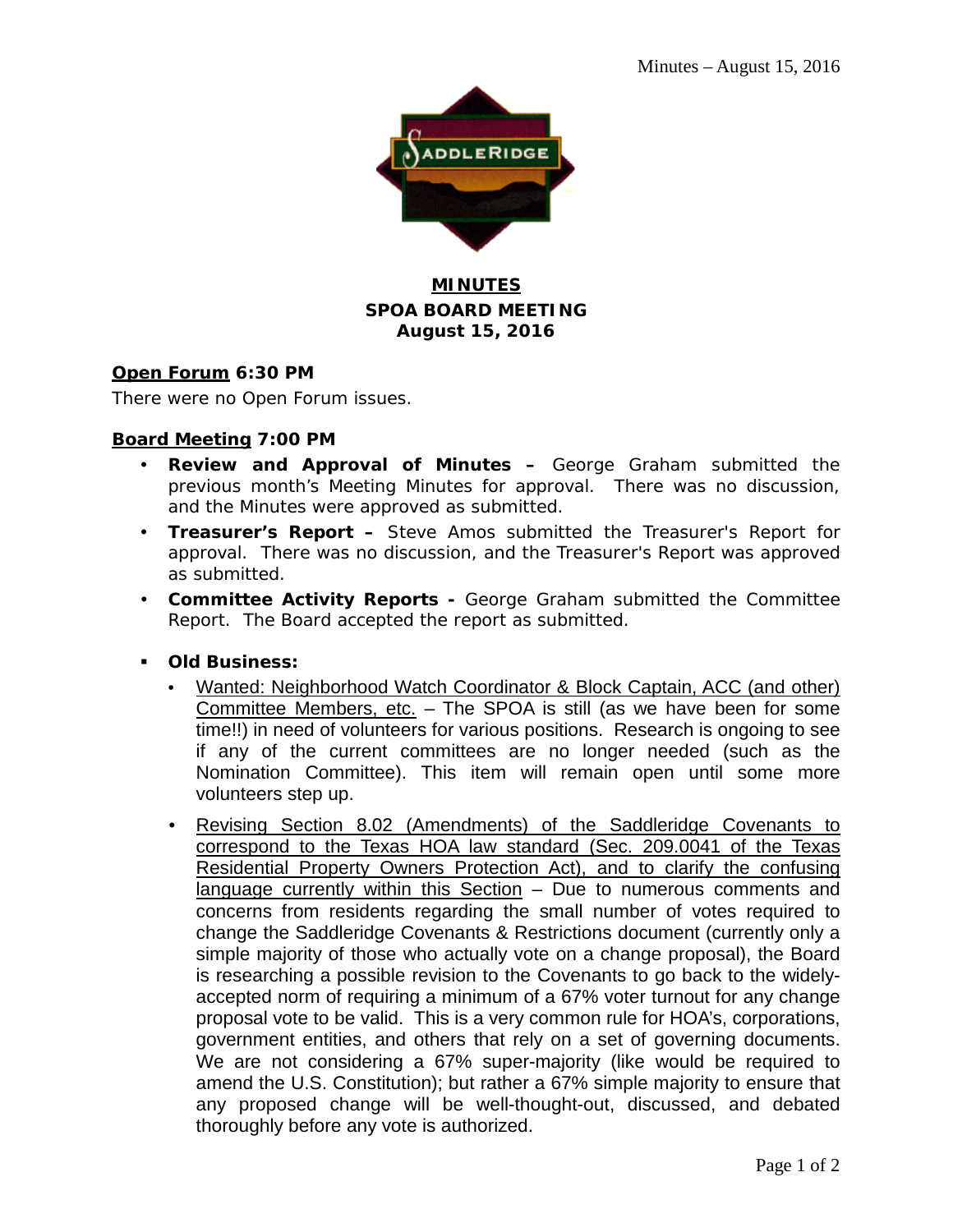This proposal would of course require a vote of Saddleridge property owners.

Update: Language draft work is finished, with the final iteration looking similar to the original Covenants language, but edited for simplicity, and to conform to the 2011 Texas HOA Act. An instructional/informational/ballot letter has been drafted. The ballot will hopefully be sent out in late August or early September. This item will remain open.

• Rocks at the End of Mission Trail Have Been Moved Again – The barriers at the end of Mission Trail have been moved once again, allowing access to Fulton Ranch Road; but this time only enough for motorcycles to pass. This of course results in strangers cutting through Sadderidge on their way to wherever. The Board purchased 4 large stone blocks to shore up the rock blockades already there. However, this turned out to be only a short-term remedy; as the perpetrators then moved down a few feet and made a new path by cutting the fence and clearing the cedar scrub. This new path was plugged with more rocks thanks to resident John Koenreich, his tractor, and his large supply of yard rocks. The perps then did it again a few feet down from the previous incursion. The two people doing this were identified, and a complaint was filed with the Hays County Sheriff.

Update: The County Transportation Dept. has decided to add a guardrail at the end of the cul-de-sac as soon as a crew is available. This blockade should hopefully slow down the cut-through traffic. We ask residents to keep an eye out, and call the Deputies if you see anyone coming from that area that doesn't look "Saddleridge" (so far, its been ratty small motorbikes without any license tags). This item will remain open.

- **New Business:**
	- No New Business.

The meeting was adjourned at 7:25 PM.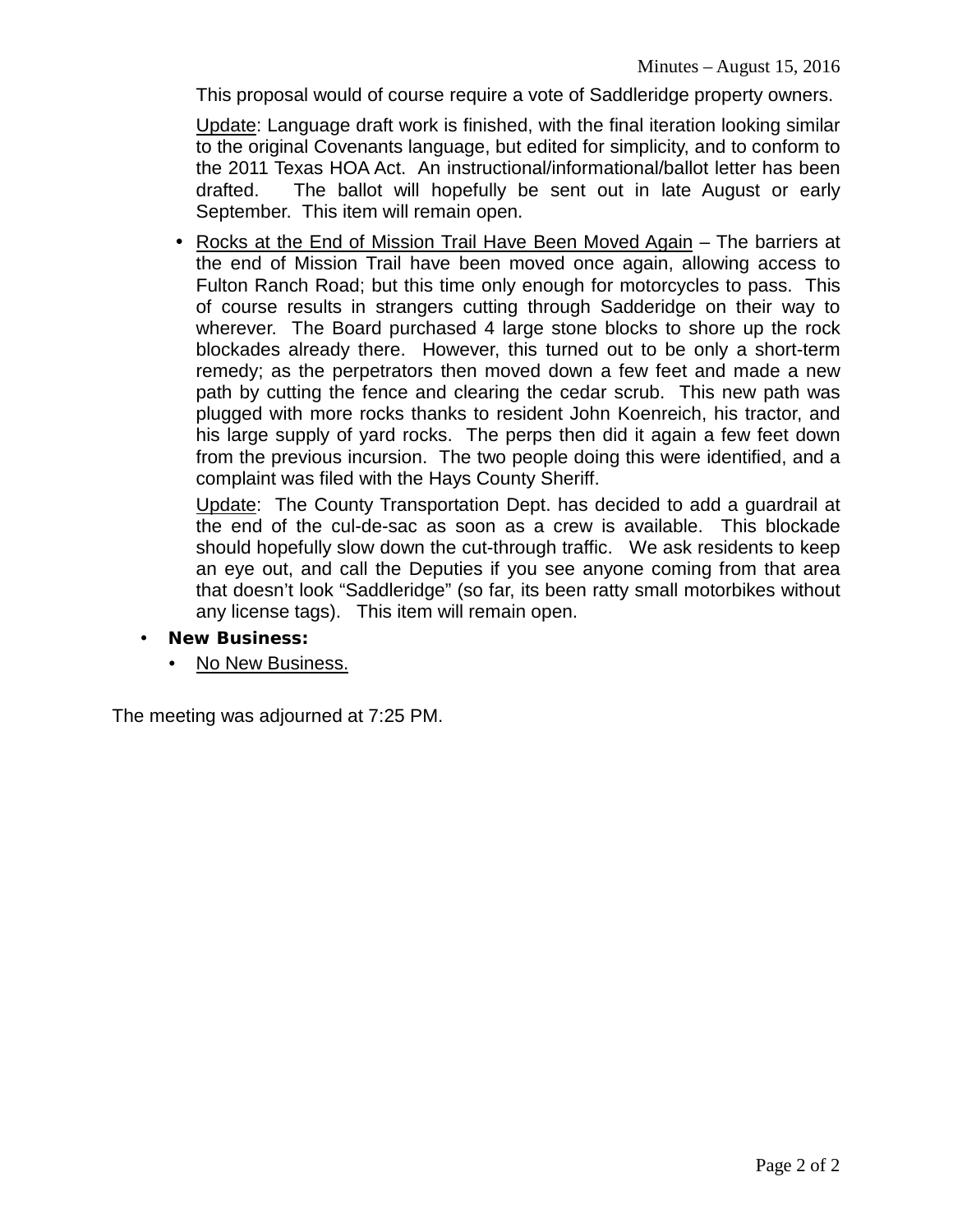08/03/16 **Cash Basis** 

### **SPOA Balance Sheet** As of July 31, 2016

|                                                  | Jul 31, 16  | Jul 31, 15 | \$ Change   |
|--------------------------------------------------|-------------|------------|-------------|
| <b>ASSETS</b>                                    |             |            |             |
| <b>Current Assets</b>                            |             |            |             |
| <b>Checking/Savings</b>                          |             |            |             |
| Ozona CD #305501                                 | 25,322.58   | 25,272.67  | 49.91       |
| Ozona CD #305552                                 | 25.301.28   | 25.250.60  | 50.68       |
| <b>Ozona Checking</b>                            | 10,910.30   | 12,124.61  | $-1,214.31$ |
| <b>Ozona Money Market</b>                        | 41,532.77   | 41,491.14  | 41.63       |
| <b>Total Checking/Savings</b>                    | 103,066.93  | 104.139.02 | $-1,072.09$ |
| <b>Accounts Receivable</b>                       |             |            |             |
| <b>Accounts Receivable</b>                       | $-200.00$   | 0.00       | -200.00     |
| <b>Total Accounts Receivable</b>                 | $-200.00$   | 0.00       | $-200.00$   |
| <b>Total Current Assets</b>                      | 102,866.93  | 104.139.02 | $-1.272.09$ |
| <b>Other Assets</b>                              |             |            |             |
| <b>Saddleridge Property</b>                      | 80,500.00   | 80,500.00  | 0.00        |
| <b>Total Other Assets</b>                        | 80,500.00   | 80.500.00  | 0.00        |
| <b>TOTAL ASSETS</b>                              | 183,366.93  | 184,639.02 | -1,272.09   |
| <b>LIABILITIES &amp; EQUITY</b><br><b>Equity</b> |             |            |             |
| <b>Opening Balance Equity</b>                    | 110.823.40  | 110,823.40 | 0.00        |
| <b>Retained Earnings</b>                         | 79,463.24   | 71.601.85  | 7.861.39    |
| <b>Net Income</b>                                | $-6.919.71$ | 2.213.77   | $-9,133.48$ |
| <b>Total Equity</b>                              | 183.366.93  | 184.639.02 | $-1,272.09$ |
| <b>TOTAL LIABILITIES &amp; EQUITY</b>            | 183,366.93  | 184,639.02 | $-1,272.09$ |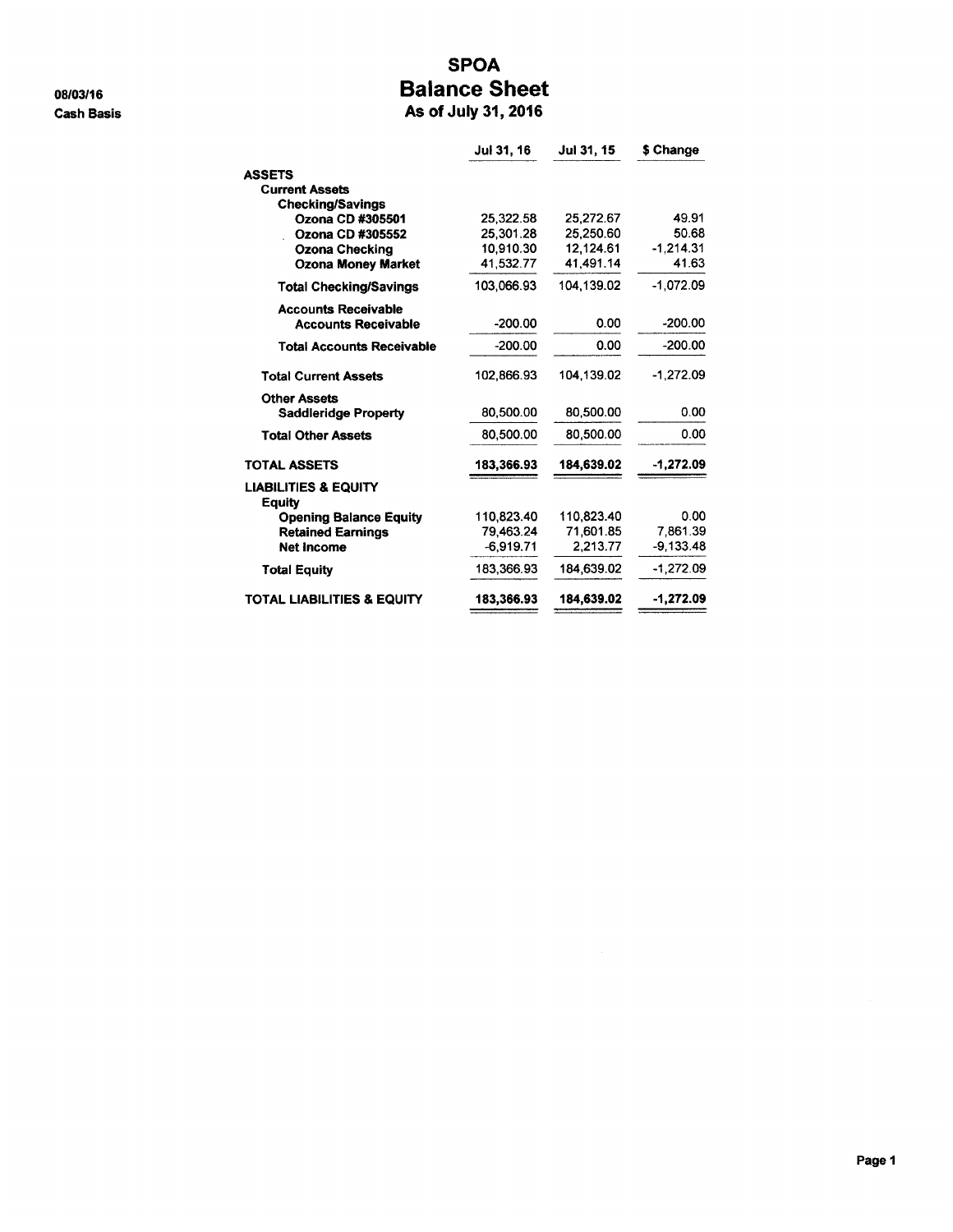4:40 PM

08/03/16

**Cash Basis** 

## **Saddleridge Property Owners Association** Profit & Loss Budget vs. Actual<br>January through July 2016

|                                              | <b>Jan - Jul 16</b> | <b>Budget</b>    | \$ Over Budget        |
|----------------------------------------------|---------------------|------------------|-----------------------|
| <b>Ordinary Income/Expense</b>               |                     |                  |                       |
| Income                                       |                     |                  |                       |
| <b>Clubhouse Usage Fee</b>                   | 325.00              | 275.00           | 50.00                 |
| <b>HOA Dues Collected</b>                    | 11,232.00           | 192.00           | 11.040.00             |
| <b>Interest Assessed Fees</b>                | 61.72               | 7.00             | 54.72                 |
| <b>Interest Income</b>                       | 90.53               | 84.00            | 6.53                  |
| <b>Resale Cert. Fee</b>                      | 100.00              | 150.00<br>200.00 | $-50.00$<br>$-50.00$  |
| <b>Transfer Fees</b>                         | 150.00              |                  |                       |
| Total Income                                 | 11.959.25           | 908.00           | 11.051.25             |
| <b>Expense</b>                               |                     |                  |                       |
| <b>Accounting</b>                            | 1,225.00            | 1,225.00         | 0.00                  |
| Accounting-Bookkeeper                        |                     |                  |                       |
| <b>Total Accounting</b>                      | 1,225.00            | 1,225.00         | 0.00                  |
| <b>Annual Septic Contract</b>                | 0.00                | 245.00           | $-245.00$             |
| <b>Bank Charges</b>                          |                     |                  | 0.00                  |
| <b>Safe Deposit Box</b>                      | 40.00<br>5.00       | 40.00            |                       |
| <b>Service Charges</b>                       |                     |                  |                       |
| <b>Total Bank Charges</b>                    | 45.00               | 40.00            | 5.00                  |
| <b>Clubhouse Expenses</b>                    |                     |                  |                       |
| Cleaning                                     | 350.00              | 350.00           | 0.00                  |
| <b>Cleaning Supplies</b>                     | 12.10<br>0.00       | 25.00<br>500.00  | $-12.90$<br>$-500.00$ |
| <b>Heating and AC</b>                        | 14.05               |                  |                       |
| Lighting<br><b>Misc</b>                      | 287.41              |                  |                       |
| <b>Pest Control</b>                          | 205.68              | 308.52           | $-102.84$             |
| <b>Septic Cleaning and Service</b>           | 245.00              | 485.00           | $-240.00$             |
| Trash                                        | 265.28              | 258.72           | 6.56                  |
| <b>Clubhouse Expenses - Other</b>            | 4,200.00            |                  |                       |
| <b>Total Clubhouse Expenses</b>              | 5,579.52            | 1,927.24         | 3.652.28              |
| <b>Food for Saddleridge Meetings</b>         |                     |                  |                       |
| Food for Annual BBQ                          | 468.53              | 450.00           | 18.53                 |
| <b>Total Food for Saddleridge Meetings</b>   | 468.53              | 450.00           | 18.53                 |
| <b>Improvements</b>                          |                     |                  |                       |
| Landscaping                                  |                     |                  |                       |
| Lighting                                     | 103.88              |                  |                       |
| Landscaping - Other                          | 3.943.20            |                  |                       |
| <b>Total Landscaping</b>                     | 4.047.08            |                  |                       |
| Other                                        | 0.00                | 100.00           | $-100.00$             |
| Total Improvements                           | 4,047.08            | 100.00           | 3.947.08              |
| <b>Insurance-HOA Liability</b>               | 727.00              | 730.00           | $-3.00$               |
| Insurance, D&O                               | 3,057.00            | 2,445.00         | 612.00                |
| <b>Lawn Maintenance</b>                      | 974.28              | 1,623.78         | $-649.50$             |
| <b>Legal-Attorney Fees</b>                   | 0.00                | 325.00           | $-325.00$             |
| <b>Mailings</b>                              | 0.00                | 300.00           | $-300.00$             |
| <b>Miscellaneous</b><br><b>Legal Records</b> | 0.00                | 60.00            | $-60.00$              |
| <b>Office Supplies</b>                       | 0.00                | 210.00           | $-210.00$             |
| <b>Printer Cart.</b>                         | 0.00                | 60.00            | $-60.00$              |
| <b>Website Domain</b>                        | 0.00                | 60.00            | $-60.00$              |
| <b>Website Hosting Fee</b>                   | 0.00                | 180.00           | $-180.00$             |
| <b>Total Miscellaneous</b>                   | 0.00                | 570.00           | $-570.00$             |
| <b>PEC Electricity</b>                       | 784.29              | 1,304.49         | $-520.20$             |
| <b>Reconciliation Discrepancies</b>          | 0.00                | 0.00             | 0.00                  |
| <b>Taxes</b>                                 | 1,971.26            | 2,000.00         | $-28.74$              |
| <b>Total Expense</b>                         | 18,878.96           | 13,285.51        | 5,593.45              |
| <b>Net Ordinary Income</b>                   | $-6,919.71$         | $-12,377.51$     | 5,457.80              |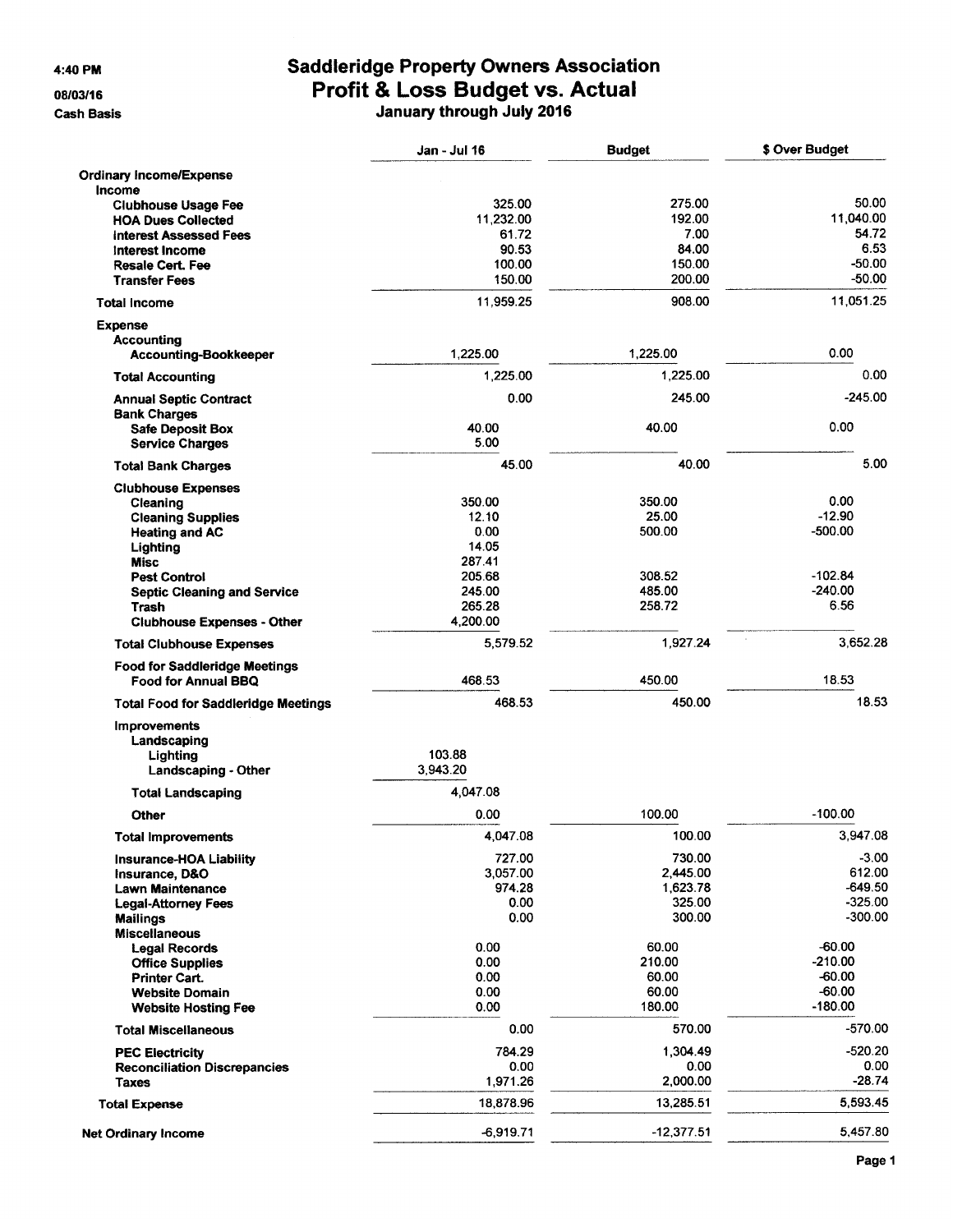4:40 PM

08/03/16 **Cash Basis** 

# **Saddleridge Property Owners Association** Profit & Loss Budget vs. Actual<br>January through July 2016

|            | Jan - Jul 16 | <b>Budget</b> | \$ Over Budget<br>_________<br>The Company's the State State Company |
|------------|--------------|---------------|----------------------------------------------------------------------|
| Net Income | $-6,919.71$  | $-12,377.51$  | 5.457.80<br>,,,,,,,,,,,,,,,,                                         |

 $\hat{\mathcal{L}}$ 

 $\mathcal{A}^{\mathcal{A}}$